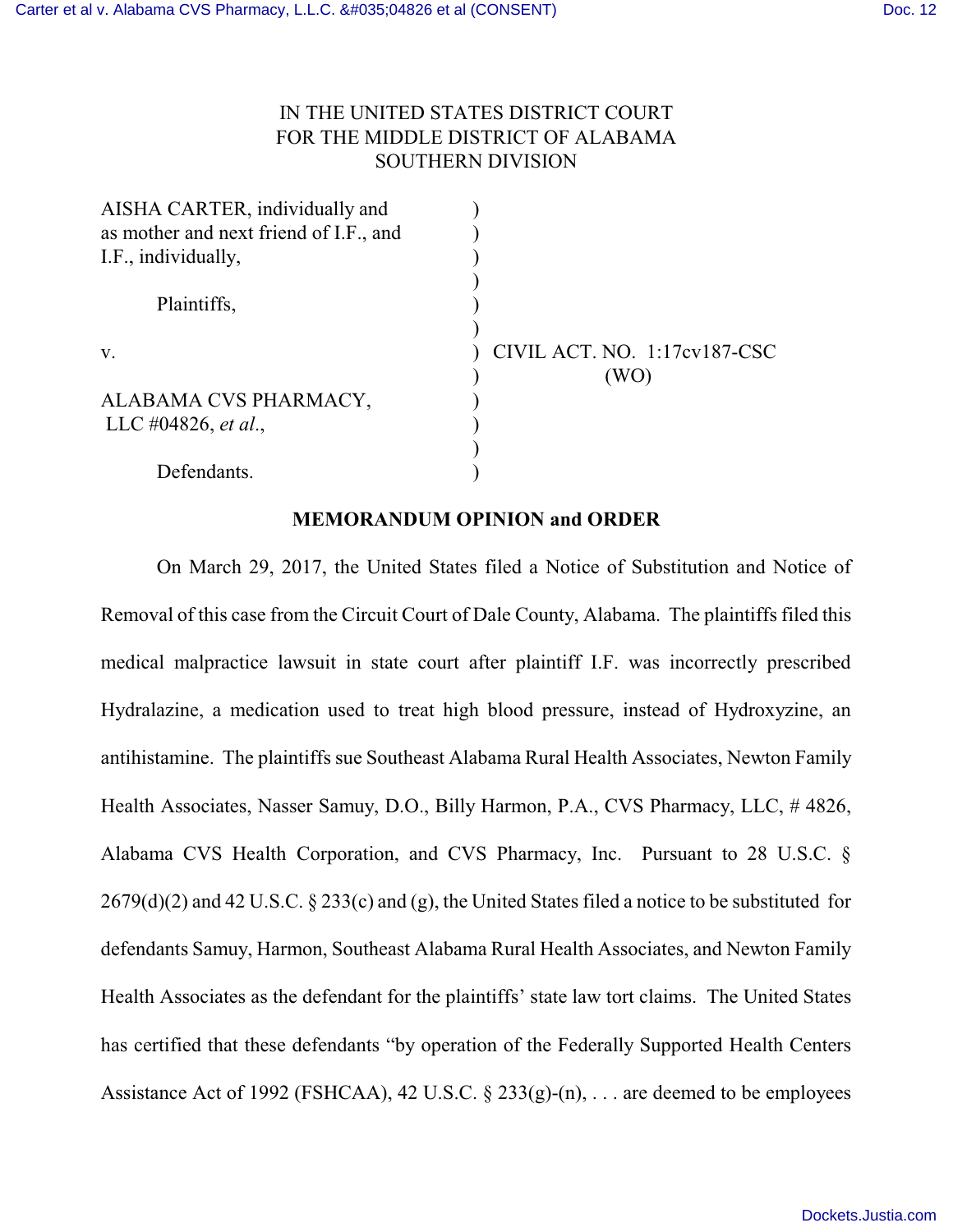of the United States Public Health Service (PHS)." (Doc. # 1). The plaintiffs do not oppose the notice of substitution and have alleged no facts demonstrating that these defendants should not be deemed federal employees for the purpose of this litigation. Consequently, the court concludes that, pursuant to 28 U.S.C. § 2679(d)(1), the United States is properly substituted for defendants Samuy, Harmon, Southeast Alabama Rural Health Associates, and Newton Family Health Associates as a party defendant with respect to the plaintiffs' state law tort claims.

The court has jurisdiction of the plaintiff's federal claims pursuant to its federal question jurisdiction, 28 U.S.C. § 1331 and the jurisdictional grant in 28 U.S.C. § 1346(b) for the federal tort claims. It has supplemental jurisdiction of the state law claims pursuant to 28 U.S.C. § 1367.

Defendants Alabama CVS Pharmacy, LLC,<sup>1</sup> CVS Health Corporation, and CVS Pharmacy, Inc. filed a motion to dismiss in state court asserting that the plaintiffs have "failed to comply with the pleading requirements of the Alabama Medical Liability Act, as amended ("AMLA") . . . and . . . failed to state a claim against any of the CVS defendants" because the plaintiffs have failed to specifically identify any wrongdoing by these defendants. *See* Doc. # 1, Ex. 3. The United States has also filed a motion to dismiss pursuant to FED.R.CIV.P. 12(b)(1), asserting that this case is barred from review because this court lacks subject matter jurisdiction. (Doc. # 4). The United States contends that the court lacks subject matter jurisdiction over the plaintiffs' tort claims because they have failed to exhaust their

<sup>&</sup>lt;sup>1</sup> This defendant asserts that it is improperly designated in the complaint as "Alabama CVS Pharmacy, L.L.C., # 04862."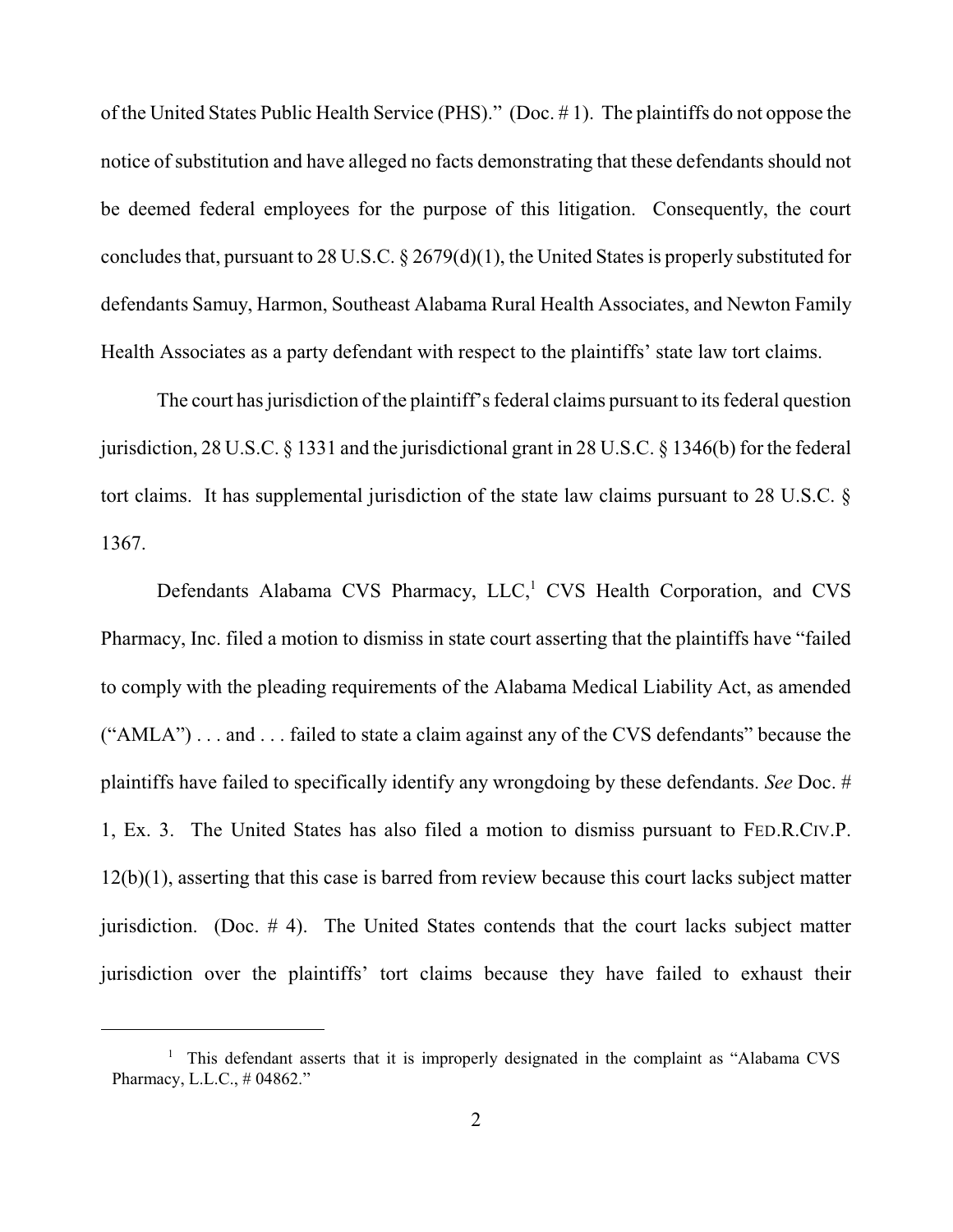administrative remedies. The plaintiffs have filed a response to the pending motions to dismiss asserting that the United States' motion to dismiss should be denied because theywere unaware of the need to exhaust, and the CVS defendants' motion should be denied because they named the entities that were known to them at the time the complaint was filed. *See* Doc. # 8. Pursuant to 28 U.S.C. § 636(c)(1) and M.D. Ala. LR 73.1, the parties have consented to a United States Magistrate Judge conducting all proceedings in this case and ordering the entry of final judgment.

After careful consideration of the United States' motion to dismiss and the plaintiffs' response in opposition to the motion, the court conclude that the United States' motion is due to be granted, and this case is due to be dismissed without prejudice.

#### **DISCUSSION**

#### **A. United States' Motion to Dismiss**

The United States asserts that, pursuant to FED.R.CIV.P. 12(b)(1), this court lacks subject matter jurisdiction over the plaintiffs' claims. (Doc. # 5). The law is well-established that the United States, as sovereign, is absolutely immune from suit unless it consents to be sued. *United States v. Sherwood*, 312 U.S. 589, 586 (1941). Thus, the plaintiffs' claims against the United States are barred by the doctrine of sovereign immunity except as to those tort claims for which Congress waived sovereign immunity and granted consent for the United States to be sued. Because the United States has been substituted as a party defendant with respect to the plaintiffs' state law tort claims, the plaintiffs' exclusive remedy is pursuant to the Federal Tort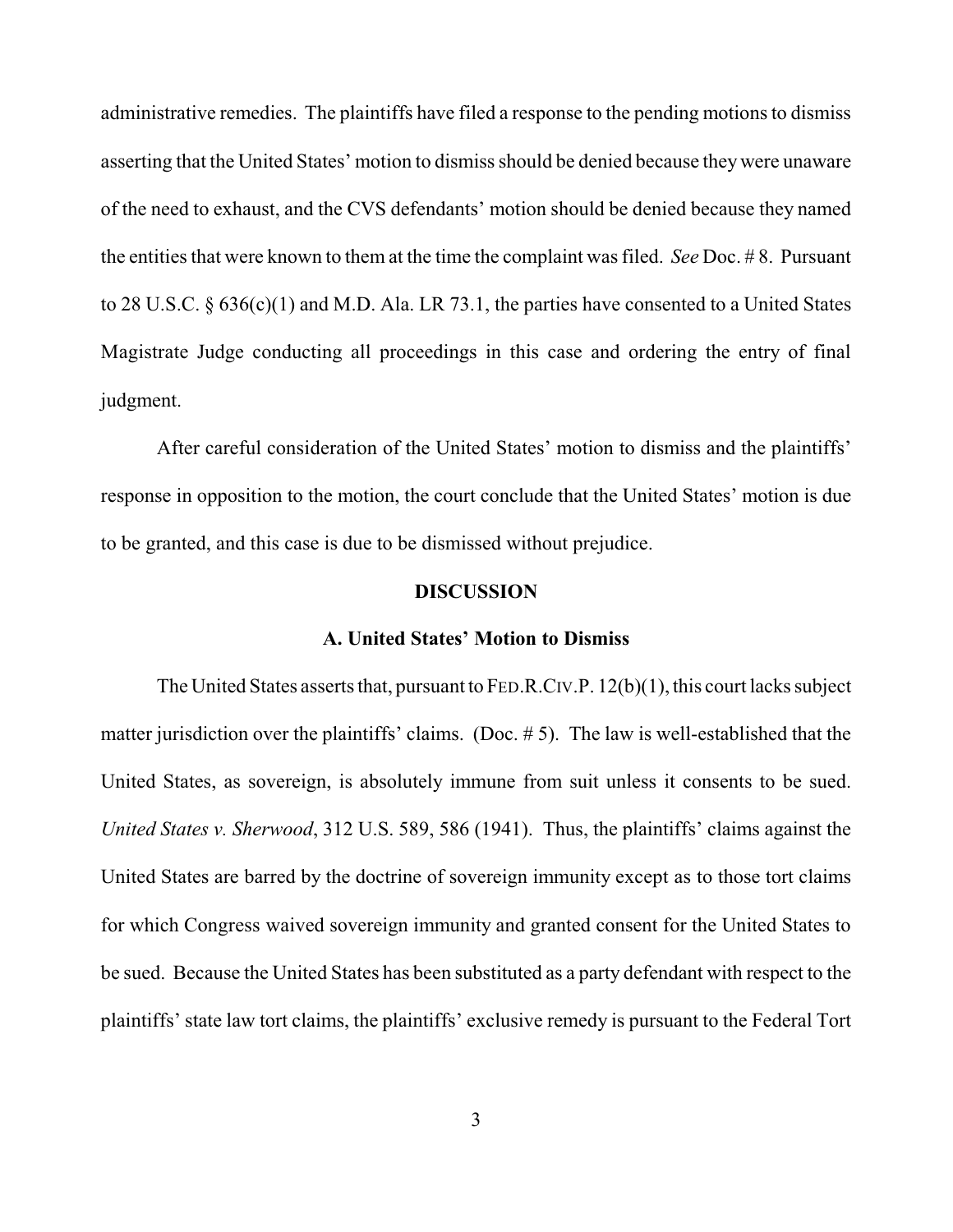Claims Act ("FTCA"). *See* 28 U.S.C. § 2679. 2

Once the health care providers were certified by as employees of the Public Health Service pursuant to 42 U.S.C.  $\S$  233(g), the plaintiffs' sole remedy for medical malpractice claims against them is a claim against the United States pursuant to the FTCA. However, a prerequisite to filing suit under the FTCA is that "[a]n action . . . not be instituted . . . unless the claimant [has] first presented the claim to the appropriate Federal agency and his claim [has] been finally decided by the agency in writing and sent by certified or registered mail." 28 U.S.C. § 2675(a). *See also Barnett v. Okeechobee Hosp.*, 283 F.3d 1232, 1236-37 (11th Cir. 2002). This administrative prerequisite is jurisdictional and cannot be waived. *Id.* at 1237 quoting *Lykins v. Pointer, Inc.*, 725 F.2d 645, 646 (11th Cir. 1984).

On April 4, 2017, the court directed the plaintiffs to show cause why the United States' motion to dismiss should not be granted. In response, the plaintiffs do not dispute the government's contention that they have failed to exhaust their administrative remedies. They concede that they did not file an administrative claim with the appropriate authorities, primarily because they were unaware of the necessity to do so. Consequently, the plaintiffs have failed to establish that they have satisfied the jurisdictional prerequisite for this court to exercise jurisdiction over their tort claims. *See Lykins*, 725 F.2d at 647 (a plaintiff must provide proof

<sup>&</sup>lt;sup>2</sup> Title 28 U.S.C. § 2679(b)(1) provides, in pertinent part, as follows:

The remedy against the United States provided by sections 1346(b) and 2672 of this title for injury or loss of property, or personal injury or death arising from the negligent or wrongful act or omission of any employee of the Government while acting within the scope of his office or employment is exclusive of any other civil action or proceeding for money damages by reason of the same subject matter against the employee whose act or omission gave rise to the claim or against the estate of such employee.